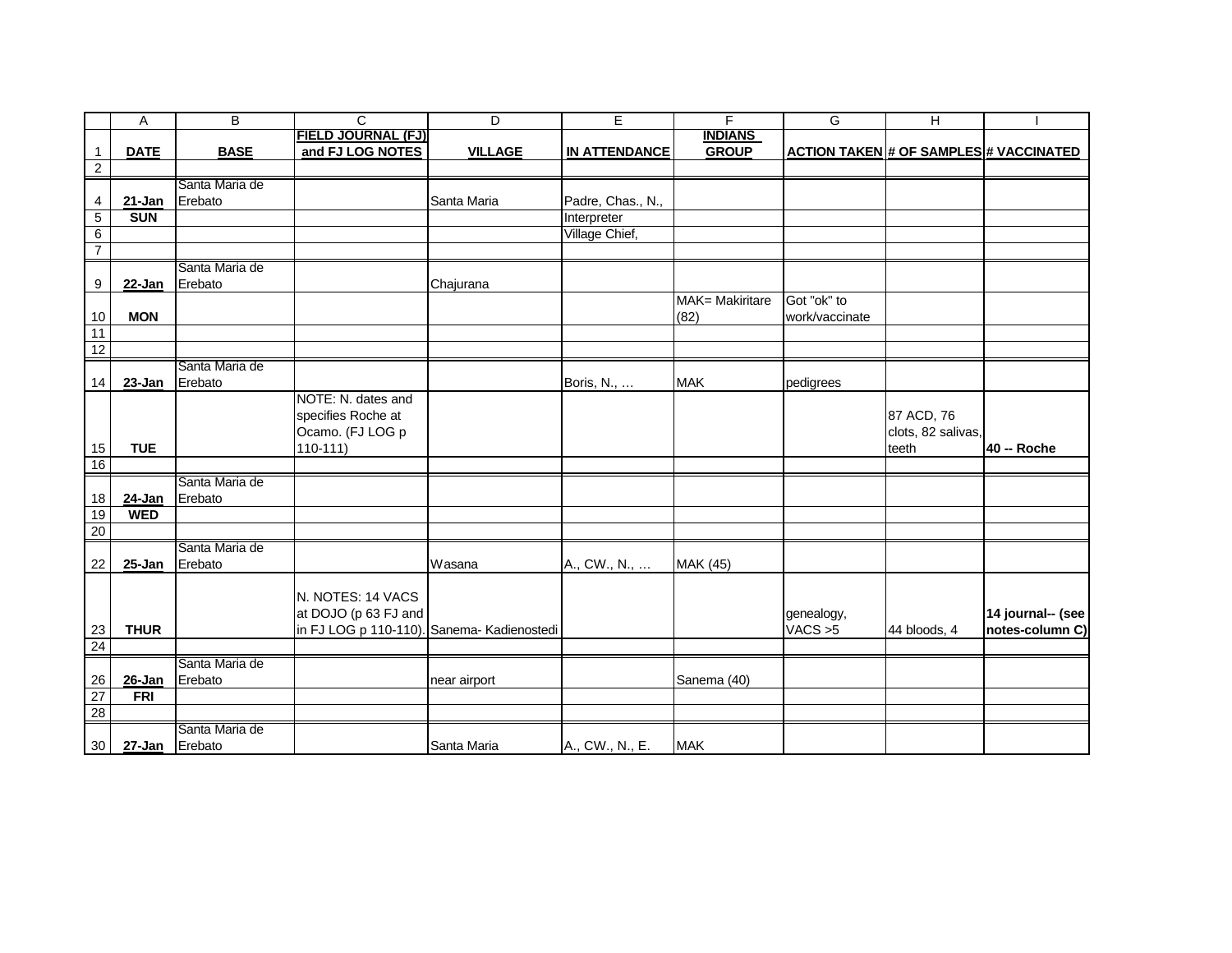|        | A           | B              | C                         | D          | E          | $\mathsf F$      | G                  | $\overline{H}$  |              |
|--------|-------------|----------------|---------------------------|------------|------------|------------------|--------------------|-----------------|--------------|
|        |             |                | NOTE: 42 VACS at          |            |            |                  |                    |                 |              |
|        |             |                | SANTA MARIA.              |            |            |                  |                    |                 |              |
|        |             |                | These VACs appear to      |            |            |                  |                    |                 |              |
|        |             |                | be spread over a          |            |            |                  |                    |                 |              |
|        |             |                | period of days. (p 69     |            |            |                  | Drew               |                 | 42, children |
|        |             |                | FJ and FJ LOG p 110-      |            |            |                  | Specimens,         | 64 specimens,   | (see notes-  |
| 31     | <b>SAT</b>  |                | 110)                      | "08D-0308" |            | Sanema           | BCG, VACS          | 29 bloods       | column C)    |
| 32     |             |                |                           |            |            |                  |                    |                 |              |
|        |             |                |                           |            |            |                  |                    |                 |              |
| 34     | $28 - Jan$  | Chajarenathen  |                           | Chajarena  | Boris, N., |                  |                    |                 |              |
|        |             |                |                           |            |            |                  | <b>Drew</b>        |                 |              |
|        |             | Santa Maria de |                           |            |            |                  | specimens,         | 73 bloods and   |              |
| $35\,$ | <b>SUN</b>  | Erebato        |                           |            |            |                  | genealogy          | salivas         |              |
| 36     |             |                |                           |            |            |                  |                    |                 |              |
|        |             | Santa Maria de |                           |            |            |                  |                    |                 |              |
| 38     | 29-Jan      | Erebato        |                           | Dojo       | E., N.,    |                  |                    |                 |              |
|        |             |                |                           |            |            |                  | ID, saliva, PEs,   |                 |              |
|        |             |                |                           |            |            |                  | blood, teeth,      |                 |              |
|        |             |                | <b>BCG VACs noted in</b>  |            |            |                  | photo, Anthros.,   |                 |              |
| 39     | <b>MON</b>  |                | FJ (p 72).                |            |            |                  | BCG, VACS          | 30 ?            | X BCG        |
| 40     |             |                |                           |            |            |                  |                    |                 |              |
|        |             | Santa Maria de |                           |            |            |                  |                    |                 |              |
| 42     | 30-Jan      | Erebato        |                           | Dojo       | N          |                  |                    |                 |              |
|        |             |                |                           |            |            |                  | PEs, anthros,      |                 |              |
|        |             |                | BCGs noted in FJ (p       |            |            |                  | salivas, bloods,   | 33 specimens, 9 |              |
| 43     | <b>TUE</b>  |                | 73).                      |            |            |                  | urines             | urines          | <b>BCG</b>   |
| 44     |             |                |                           |            |            |                  |                    |                 |              |
|        |             | Santa Maria de |                           |            |            |                  |                    |                 |              |
| 46     | 31-Jan      | Erebato        |                           |            | N          | Tacadana - 08E   |                    |                 |              |
|        |             |                |                           |            |            |                  | Blood, saliva,     |                 |              |
|        |             |                |                           |            |            |                  | anthros., PEs,     |                 |              |
| 47     | <b>WED</b>  |                | Already Vaccinated        |            |            | Waseina - 08F    | dental, urine      | 29              |              |
| 48     |             |                |                           |            |            | Cajudana - 08G   |                    |                 |              |
| 49     |             |                |                           |            |            | Mahatadana - 08H |                    |                 |              |
| 50     |             |                |                           |            |            |                  |                    |                 |              |
|        |             | Santa Maria de |                           |            |            |                  |                    |                 |              |
| 52     | 1-Feb       | Erebato        |                           | Dojo       | N          |                  | PEs, blood         | 4               |              |
| 53     | <b>THUR</b> |                | <b>Already Vaccinated</b> |            |            | <b>MAKS</b>      | blood              | $\overline{c}$  |              |
| 54     |             |                |                           |            |            |                  |                    |                 |              |
|        |             | Santa Maria de |                           |            |            |                  |                    |                 |              |
| 56     | 2-Feb       | Erebato        |                           |            | N          | <b>MAKS</b>      | Anthros., bloods 6 |                 |              |
| 57     | <b>FRI</b>  |                | <b>Already Vaccinated</b> |            |            |                  |                    |                 |              |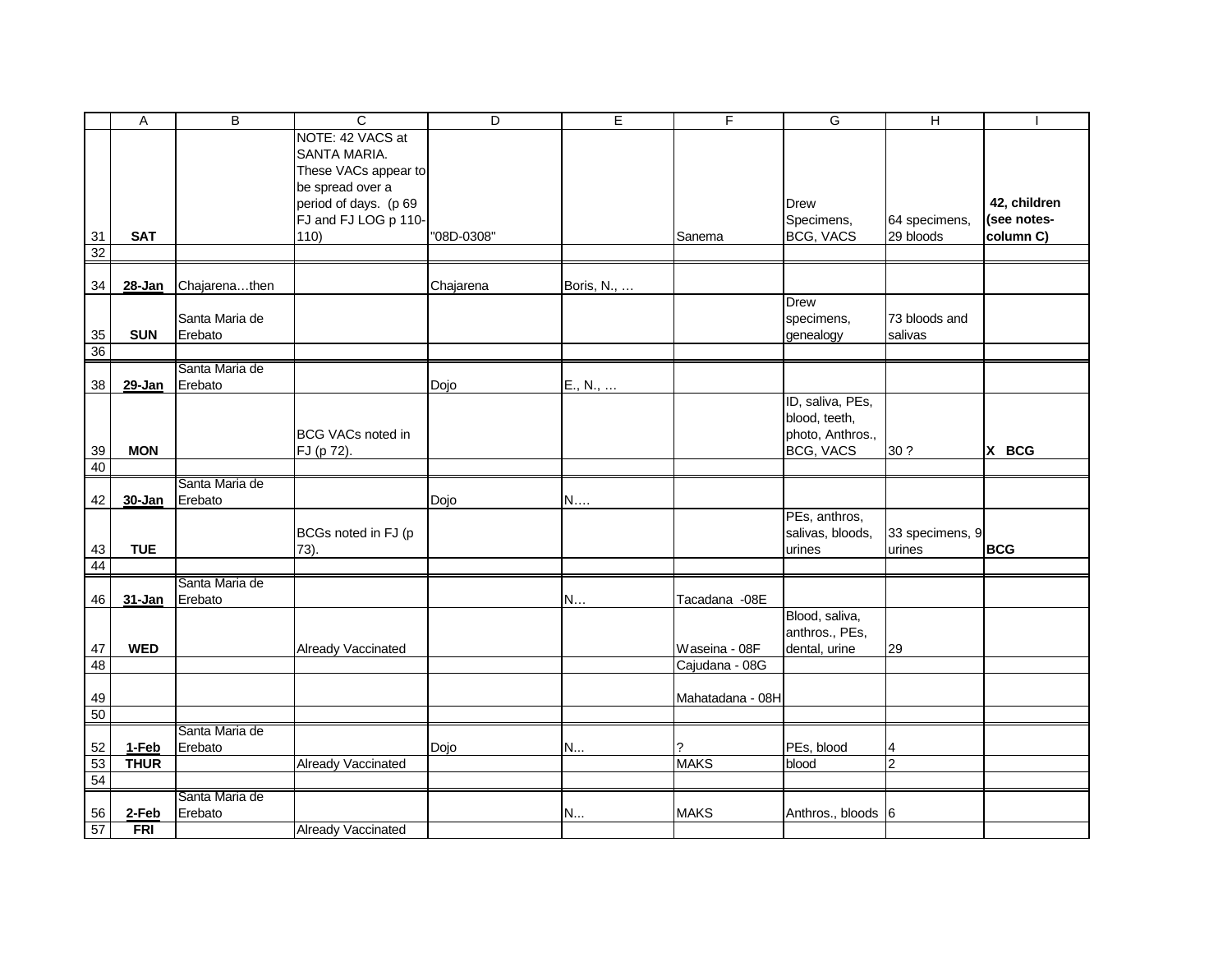|                 | $\boldsymbol{\mathsf{A}}$ | В                    | $\overline{C}$                                                                                                                        | D | $\overline{E}$  | F                                             | G                                                                                                              | $\overline{H}$ | $\overline{\phantom{a}}$ |
|-----------------|---------------------------|----------------------|---------------------------------------------------------------------------------------------------------------------------------------|---|-----------------|-----------------------------------------------|----------------------------------------------------------------------------------------------------------------|----------------|--------------------------|
| 58              |                           |                      |                                                                                                                                       |   |                 |                                               |                                                                                                                |                |                          |
| 60              | 3-Feb                     | Simara-na            |                                                                                                                                       |   | N               |                                               |                                                                                                                |                |                          |
|                 |                           |                      | N. notes in LOG that<br>Seeley Mission<br>received 76 doses and<br><b>Eddings Mission</b><br>received 25 doses--<br>date unspecified. |   |                 | Tokushima<br>Rapids, origin of<br>Indians--NO |                                                                                                                |                | 101 (see notes-          |
| 61              | <b>SAT</b>                |                      | (LOG p 110-111)                                                                                                                       |   |                 | OTHER REPORT                                  |                                                                                                                |                | column C)                |
| 62              |                           |                      |                                                                                                                                       |   |                 |                                               |                                                                                                                |                |                          |
| 64              | $4$ -Feb                  | Cushine ( $K = C$ ?) |                                                                                                                                       |   | N               |                                               |                                                                                                                |                |                          |
| 65              | <b>SUN</b>                |                      |                                                                                                                                       |   |                 |                                               | <b>AWAITING</b><br><b>TRANSPORT</b><br><b>TO</b><br>ESMERALDA--<br>Orinoco River<br>Mission(Sinara-<br>na-Base |                |                          |
| 66              |                           |                      |                                                                                                                                       |   |                 |                                               |                                                                                                                |                |                          |
| 68              | 5-Feb                     | Cushine              |                                                                                                                                       |   | N               |                                               | AWAITING                                                                                                       |                |                          |
| 69              | <b>MON</b>                |                      |                                                                                                                                       |   |                 |                                               | TRANSPORT<br><b>TO</b><br>ESMERALDA--in<br>AM                                                                  |                |                          |
| $\overline{70}$ |                           | Esmeralda in PM      |                                                                                                                                       |   |                 |                                               |                                                                                                                |                |                          |
| 71              |                           |                      |                                                                                                                                       |   |                 |                                               |                                                                                                                |                |                          |
|                 |                           | Ocamo then           |                                                                                                                                       |   |                 |                                               |                                                                                                                |                |                          |
| 73              | 6-Feb                     | Mavaca               |                                                                                                                                       |   | N. et al, Roche |                                               | Sick call at<br>Ocamo. NOTE:<br>Patanowatedi not                                                               |                |                          |
| 74              | <b>TUE</b>                |                      |                                                                                                                                       |   |                 |                                               | yet found<br><b>SCHEDULE</b>                                                                                   |                |                          |
| ${\bf 75}$      |                           |                      |                                                                                                                                       |   |                 |                                               | CHANGE                                                                                                         |                |                          |
| 76              |                           |                      |                                                                                                                                       |   |                 |                                               |                                                                                                                |                |                          |
| 78              | 7-Feb                     | Mavaca               |                                                                                                                                       |   | N               |                                               |                                                                                                                |                |                          |
| 79              | <b>WED</b>                |                      |                                                                                                                                       |   |                 |                                               | Readying set-up<br>for collecting                                                                              |                |                          |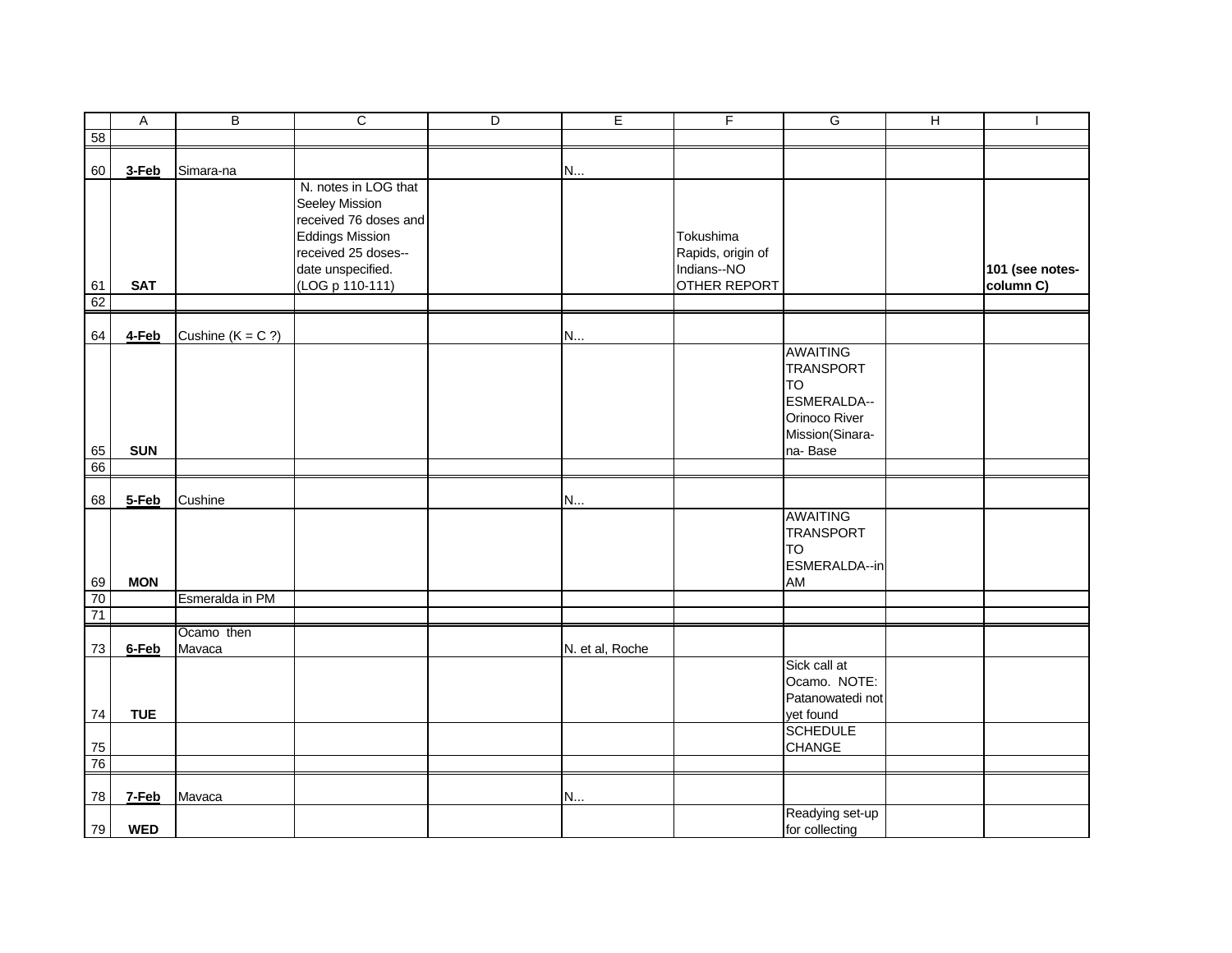|                       | Α           | B               | C                       | D | E                   | F                          | G                | н                                       |                 |
|-----------------------|-------------|-----------------|-------------------------|---|---------------------|----------------------------|------------------|-----------------------------------------|-----------------|
| 80                    |             |                 |                         |   |                     |                            |                  |                                         |                 |
|                       |             |                 |                         |   |                     |                            |                  |                                         |                 |
| 82                    | 8-Feb       | Mavaca          |                         |   | N                   |                            | Down Orinoco     |                                         |                 |
|                       |             |                 |                         |   |                     |                            | river to Ocamo   |                                         |                 |
|                       |             |                 |                         |   |                     |                            | River to mission |                                         |                 |
|                       |             |                 |                         |   |                     |                            | village          |                                         |                 |
|                       |             |                 |                         |   |                     |                            | (Kolohitedi) (up |                                         |                 |
|                       | <b>THUR</b> |                 |                         |   |                     |                            | river)           |                                         |                 |
| $\frac{83}{84}$       |             |                 |                         |   |                     |                            |                  |                                         |                 |
|                       |             |                 |                         |   |                     |                            |                  |                                         |                 |
| 86                    | 9-Feb       | Rio Ocamo       |                         |   |                     |                            |                  |                                         |                 |
|                       |             |                 |                         |   | N., Nap., Chris,    |                            |                  |                                         |                 |
|                       |             |                 |                         |   | Bill, Rick, Cook, 2 | Yabrobatedi-08L            | 33 bloods, 22    |                                         |                 |
| 87<br>$\overline{88}$ | <b>FRI</b>  |                 |                         |   | Indians             | Yeisibowietedi-08J salivas |                  |                                         |                 |
|                       |             |                 |                         |   |                     |                            |                  |                                         |                 |
| 90                    | 10-Feb      | Rio Ocamo       |                         |   |                     |                            |                  |                                         |                 |
|                       |             |                 |                         |   |                     |                            |                  |                                         |                 |
|                       |             |                 | NOTE: 24 VACS, date     |   |                     |                            |                  |                                         |                 |
|                       |             |                 | unspecified, but        |   |                     |                            |                  |                                         |                 |
|                       |             |                 | location Ocamo-more     |   |                     |                            |                  |                                         |                 |
|                       |             |                 | than likely before this |   |                     |                            |                  | draw bloods, 11 $\sqrt{24}$ ? Date (see |                 |
| 91                    | <b>SAT</b>  |                 | date. (LOG p 110-110)   |   |                     |                            | Yersiboweitedi   | urines                                  | notes-column C) |
|                       |             |                 |                         |   |                     |                            | Wabutawatedi-    |                                         |                 |
| $\frac{92}{93}$       |             |                 |                         |   |                     |                            | 08L              | bloods, saliva                          |                 |
|                       |             | Rio Ocamo, then |                         |   |                     |                            |                  |                                         |                 |
| 95                    | 11-Feb      | Mavaca          |                         |   |                     |                            | Wabutawatedi     |                                         |                 |
|                       |             |                 |                         |   |                     |                            |                  | finish bloods                           |                 |
|                       |             |                 |                         |   |                     |                            |                  | totals 75? for all                      |                 |
| 96                    | <b>SUN</b>  |                 |                         |   |                     |                            |                  | last 3 days                             |                 |
| 97                    |             |                 |                         |   |                     |                            |                  |                                         |                 |
| 99                    | 12-Feb      | Mavaca          |                         |   |                     |                            |                  |                                         |                 |
|                       |             |                 |                         |   | $N_{\cdot}, \ldots$ |                            | Watched bone     |                                         |                 |
|                       |             |                 |                         |   |                     |                            | drinking         |                                         |                 |
|                       |             |                 |                         |   |                     |                            | ceremony.        |                                         |                 |
|                       |             |                 | N. NOTES 156 VACS       |   |                     |                            | <b>Notes</b>     |                                         |                 |
|                       |             |                 | at TAMA TAMA (LOG       |   |                     |                            | appearance of    |                                         | 156 (see notes- |
| 100                   | <b>MON</b>  |                 | p 110-110)              |   |                     |                            | Wabutanatedi     |                                         | column C)       |
| 101                   |             |                 |                         |   |                     |                            |                  |                                         |                 |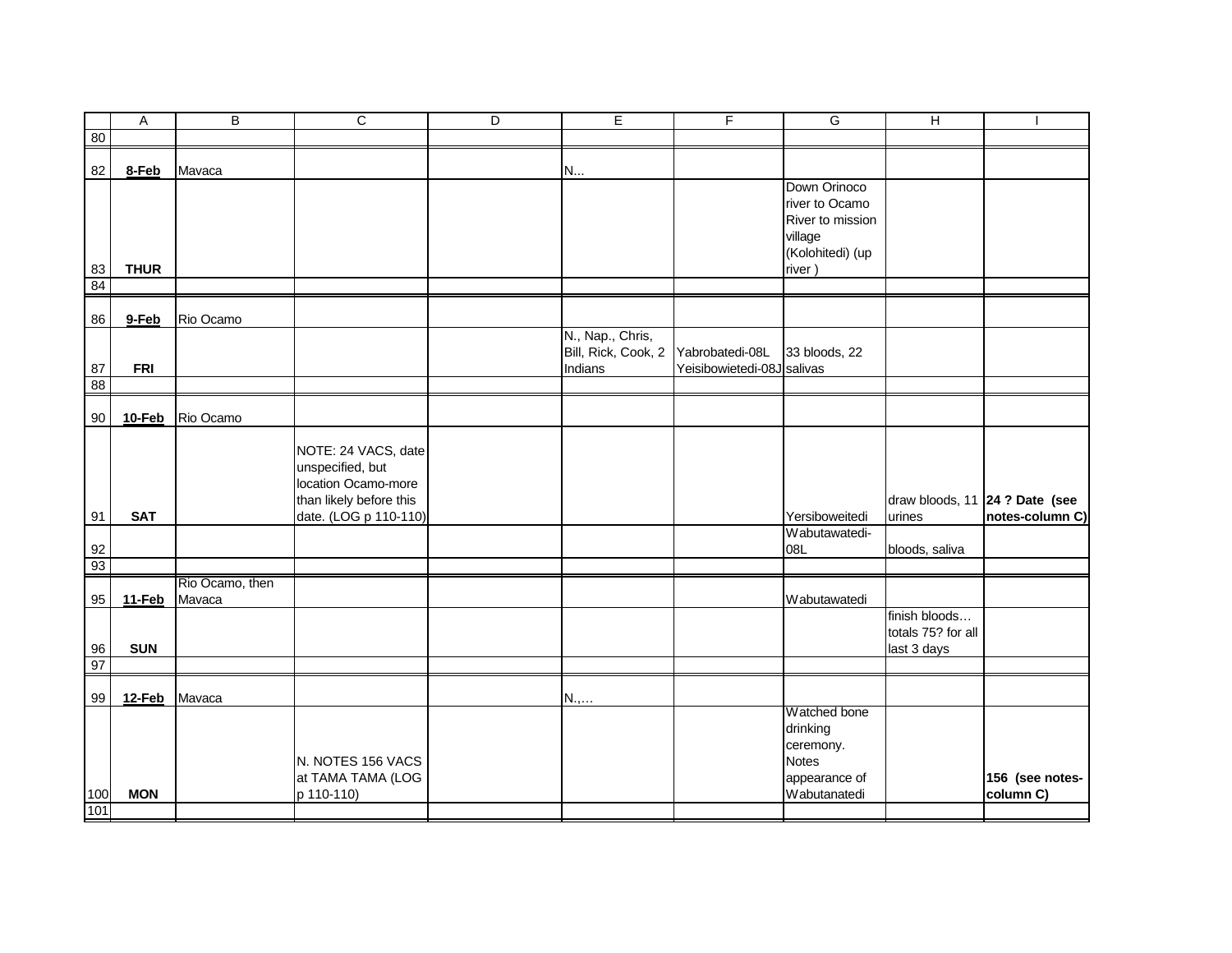|                  | Α             | B             | C                      | D               | E.                | F               | G                            | Н      |                 |
|------------------|---------------|---------------|------------------------|-----------------|-------------------|-----------------|------------------------------|--------|-----------------|
| 103              | 13-Feb        | Mavaca        |                        |                 | N                 |                 |                              |        |                 |
|                  |               |               | 113 VACS Feb 13-15     |                 |                   |                 |                              |        |                 |
|                  |               |               | on lower, 13, 16, 17   |                 |                   | Makadermatedi   |                              |        |                 |
|                  |               |               | upper (LOG p. 110-     |                 |                   | (and 1 more     |                              |        | 113 (see notes- |
| 104              | <b>TUE</b>    |               | 111)                   |                 |                   | village?)       | not clear                    |        | column C)       |
| 105              |               |               |                        |                 |                   |                 |                              |        |                 |
| 107              | <b>14-Feb</b> | Rio Manaviche |                        |                 |                   |                 |                              |        |                 |
|                  |               |               |                        |                 |                   |                 |                              |        |                 |
|                  |               |               | Sent VACS w/ Cecil to  |                 | Bill, Rick, Nap,  |                 |                              |        |                 |
|                  |               |               | PODAMO                 |                 | Chas., Dan, N., 2 |                 | TRAVEL and                   |        |                 |
| 108              | <b>WED</b>    |               | (Shanamana) on 14th    |                 | Indians           | Kalohitedi      | Camp                         |        |                 |
| 109              |               |               |                        |                 |                   | Makolimatedi    |                              |        |                 |
| $\frac{110}{1}$  |               |               |                        |                 |                   | Kraoaatedi gone |                              |        |                 |
| $\overline{111}$ |               |               |                        |                 |                   |                 |                              |        |                 |
|                  |               |               |                        |                 |                   |                 |                              |        |                 |
|                  | 113 15-Feb    | Rio Manaviche |                        |                 | N                 |                 |                              |        |                 |
|                  |               |               | Sent VACS w/ Cecil to  |                 |                   |                 |                              |        |                 |
|                  |               |               | PODAMO                 |                 |                   |                 |                              |        |                 |
|                  |               |               | (Shanamana) on 14th.   |                 |                   |                 |                              |        |                 |
|                  |               |               | N. NOTES: 243 VACS     |                 |                   |                 |                              |        |                 |
|                  |               |               | by Cecil Field journal |                 |                   |                 |                              |        |                 |
|                  |               |               | (FJ) p 99, 115 and FJ  |                 |                   |                 |                              |        | 243 (see notes- |
| 114              | <b>THUR</b>   |               | LOG p 110-110)         | Kalohitedi, 08N |                   | Kalohitedi, 08N | Drawing blood                | 50     | column C)       |
|                  |               |               |                        |                 |                   |                 |                              |        |                 |
|                  |               |               |                        |                 |                   |                 | Palpate abs.,                |        |                 |
|                  |               |               |                        |                 |                   |                 | urines from preg.            |        |                 |
|                  |               |               |                        |                 |                   |                 | Women (ages 15 14 Kalohitedi |        |                 |
| 115              |               |               |                        |                 |                   |                 | 40), 30 Pes                  | bloods |                 |
| 116              |               |               |                        |                 |                   |                 |                              |        |                 |
|                  |               |               |                        |                 |                   |                 |                              |        |                 |
|                  | 118 16-Feb    | Rio Manaviche |                        |                 | N                 |                 |                              |        |                 |
|                  |               |               | N. notes in LOG that   |                 |                   |                 |                              |        |                 |
|                  |               |               | Mavaca Catholic        |                 |                   |                 |                              |        |                 |
|                  |               |               | Mission received 73    |                 |                   |                 | N. notes bloods              |        |                 |
|                  |               |               | doses, date            |                 |                   |                 | and salivas-650              |        |                 |
|                  |               |               | unspecified. (LOG p    |                 |                   |                 | totalAnthros,                |        |                 |
|                  |               |               | 110-110) Prep for      |                 |                   |                 | derms, and PEs-              |        | 73 (see notes-  |
|                  |               |               | trip to PATS           |                 |                   |                 | 100                          |        | column C)       |
| 119              | <b>FRI</b>    |               |                        |                 |                   |                 |                              |        |                 |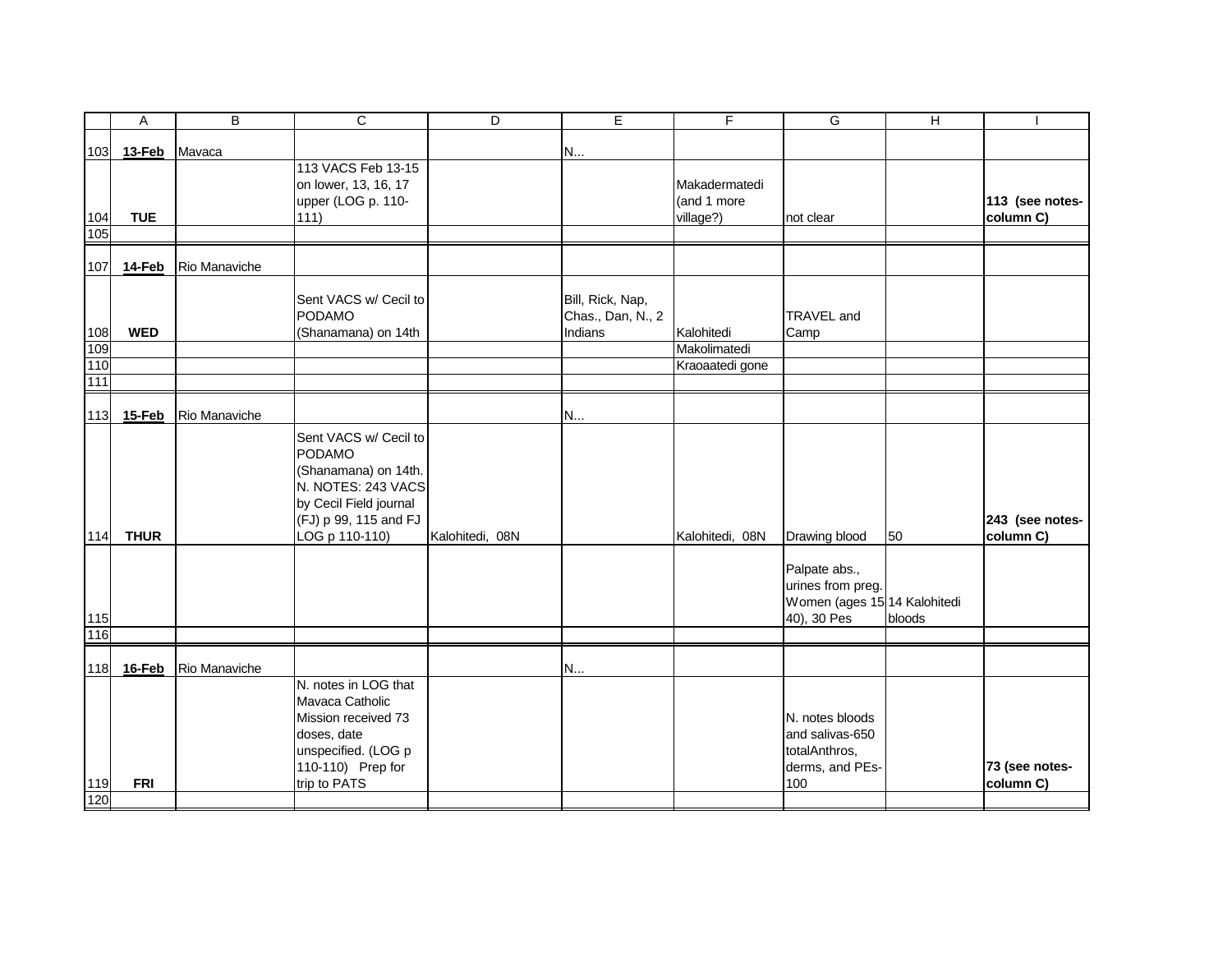|     | Α          | B        | C                                          | D   | E | F | G                  | $\overline{H}$ |                 |
|-----|------------|----------|--------------------------------------------|-----|---|---|--------------------|----------------|-----------------|
| 122 | 17-Feb     | Mavaca   |                                            |     | N |   |                    |                |                 |
|     |            |          | Plans for PATS-- note                      |     |   |   |                    |                |                 |
|     |            |          | about serious measles                      |     |   |   |                    |                |                 |
|     |            |          | outbreak at Ocamo.                         |     |   |   |                    |                |                 |
|     |            |          | All Orinoco Plan                           |     |   |   |                    |                |                 |
|     |            |          | formulated-- Bill has                      |     |   |   |                    |                |                 |
|     |            |          | about finished VACS                        |     |   |   |                    |                |                 |
|     |            |          | at Mavaca. SAS                             |     |   |   |                    |                |                 |
|     |            |          | MAKS to LeChosa,                           |     |   |   |                    |                |                 |
|     |            |          | then Yabrobatedi (1st                      |     |   |   | Coshirowateri      |                |                 |
|     |            |          | village up Ocamo. N.                       |     |   |   | Vaccinated.        |                |                 |
|     |            |          | et al to Platanal.                         |     |   |   | LOG p. 115-116-    |                |                 |
|     |            |          | Isolate and VAC all                        |     |   |   | 70 VACS by         |                |                 |
|     |            |          | visitors at Ocamo--1st                     |     |   |   | Cecil--part of 243 |                |                 |
|     |            |          | Nap and N. to go back                      |     |   |   | doses sent to      |                |                 |
| 123 | <b>SAT</b> |          | to Ocamo to draw                           |     |   |   | Padamo area.       |                |                 |
| 124 |            |          |                                            |     |   |   |                    |                |                 |
| 125 |            | Ocamo PM |                                            |     |   |   |                    |                |                 |
| 126 |            |          |                                            |     |   |   |                    |                |                 |
|     |            |          |                                            |     |   |   |                    |                |                 |
|     | 128 18-Feb | Ocamo    | N. NOTES:                                  |     | N |   |                    |                |                 |
|     |            |          | "inoculations" FJ (p                       |     |   |   |                    |                |                 |
|     |            |          | 103) @ MANAVICHE                           |     |   |   |                    |                |                 |
|     |            |          | <b>Villages VACS</b>                       |     |   |   | Draw bloods,       |                |                 |
|     |            |          | TOTAL122. (LOG p                           |     |   |   | give penicillin,,  |                | 122 (see notes- |
| 129 | <b>SUN</b> |          | 110-110).                                  | 03J |   |   | <b>MIG</b>         |                | column C)       |
| 130 |            |          |                                            |     |   |   |                    |                |                 |
|     |            |          |                                            |     |   |   |                    |                |                 |
|     | 132 19-Feb | Platanal |                                            |     | N |   |                    |                |                 |
|     |            |          | N. NOTES: VACs                             |     |   |   |                    |                |                 |
|     |            |          | here on the 19th                           |     |   |   |                    |                |                 |
|     |            |          | (Yanahutedi) FJ (p                         |     |   |   |                    |                |                 |
|     |            |          | 117). No one at                            |     |   |   |                    |                |                 |
|     |            |          | Platanal--up creek to                      |     |   |   |                    |                |                 |
|     |            |          | where PATS live.                           |     |   |   |                    |                |                 |
|     |            |          | Wait on creek for                          |     |   |   |                    |                |                 |
|     |            |          | PATS. Trail not found                      |     |   |   |                    |                |                 |
| 133 | <b>MON</b> |          | by NAP.                                    |     |   |   |                    |                | X               |
|     |            |          |                                            |     |   |   |                    |                |                 |
| 134 |            |          | * VACS at Yanahutedi-<br>-on PODAMO-- by ? |     |   |   |                    |                |                 |
|     |            |          |                                            |     |   |   |                    |                |                 |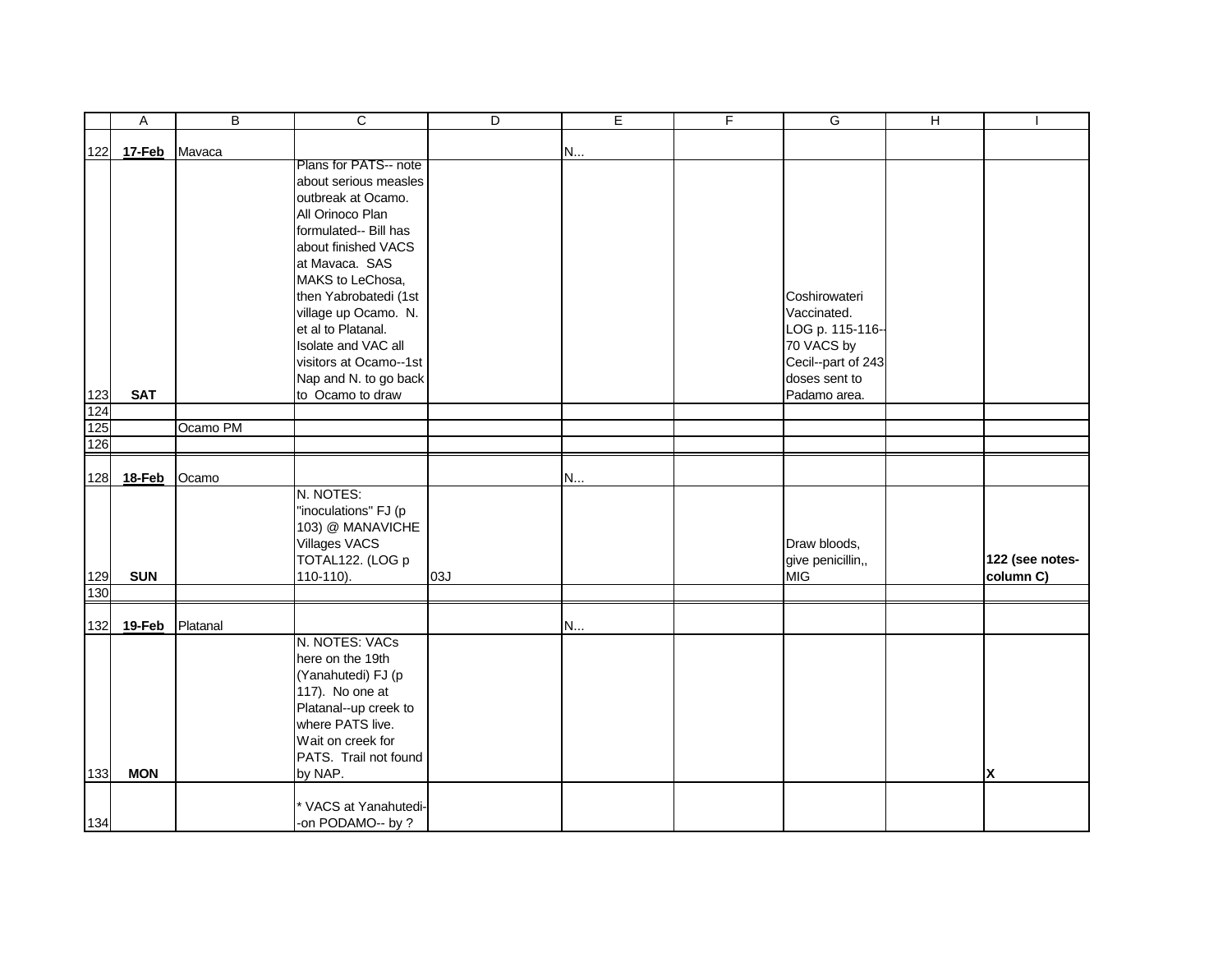|            | $\overline{A}$    | В                 | $\overline{c}$        | D            | E | $\mathsf F$ | G                                   | $\overline{H}$ | $\overline{\phantom{a}}$     |
|------------|-------------------|-------------------|-----------------------|--------------|---|-------------|-------------------------------------|----------------|------------------------------|
| 135        |                   |                   |                       |              |   |             |                                     |                |                              |
| 137        | 20-Feb            | Platanal          |                       |              |   |             |                                     |                |                              |
|            |                   |                   | Waiting for Nap and   |              | N |             |                                     |                |                              |
|            |                   |                   | trade goods and       |              |   |             |                                     |                |                              |
|            |                   |                   | Patanowatedi--Nap     |              |   |             |                                     |                |                              |
| 138        | <b>TUE</b>        | (up Creek)        | arrives at 1530.      |              |   |             |                                     |                |                              |
| 139        |                   |                   |                       |              |   |             |                                     |                |                              |
| 141        | 21-Feb            | With Patanowatedi |                       |              | N |             |                                     |                |                              |
|            |                   |                   | NOTE: Patanowatedi    |              |   |             |                                     |                |                              |
|            |                   |                   | Vaccinated. (FJ p 107 |              |   |             |                                     |                |                              |
|            | <b>WED</b>        |                   | and FJ LOG p 110-     |              |   |             | VACS all                            |                | 105 (see notes-<br>column C) |
| 142<br>143 |                   |                   | 110)                  | Patanowatedi |   |             | afternoon                           |                |                              |
|            |                   |                   |                       |              |   |             |                                     |                |                              |
| 145        | 22-Feb            | Patanowatedi      |                       |              | N |             |                                     |                |                              |
|            |                   |                   |                       |              |   |             | Preg. Census,                       |                |                              |
|            |                   |                   |                       |              |   |             | palpate abs.,                       |                |                              |
|            |                   |                   |                       |              |   |             | stools (40 m, 40                    |                |                              |
|            |                   |                   |                       |              |   |             | f), Blood and                       |                |                              |
|            |                   |                   |                       |              |   |             | saliva (60), thick 80 stools total, |                |                              |
|            |                   |                   | NOTE: measles in      |              |   |             | and thin films,                     | 60 blood and   |                              |
| 146        | <b>THUR</b>       |                   | PODAMO                | Patanowatedi |   |             | dentals                             | salivas        |                              |
| 147        |                   |                   |                       |              |   |             |                                     |                |                              |
| 149        | 23-Feb            |                   |                       |              | N |             |                                     |                |                              |
|            |                   |                   |                       |              |   |             | bloods, thick and                   |                |                              |
| 150        | <b>FRI</b>        |                   |                       |              |   |             | thin films                          | 100            |                              |
| 151        |                   |                   |                       |              |   |             | stools                              | 40             |                              |
| 152<br>153 |                   |                   |                       |              |   |             | throat cultures                     | 50             |                              |
|            |                   |                   |                       |              |   |             |                                     |                |                              |
| 155        | 24-Feb            | Patanowa          | <b>TRAVEL DAY</b>     |              | N |             |                                     |                |                              |
|            |                   |                   |                       |              |   |             | Left Pats for                       |                |                              |
|            |                   |                   |                       |              |   |             | Mavaca. Did not                     |                |                              |
| 156        | <b>SAT</b>        |                   |                       |              |   |             | get PEs of Pats                     |                |                              |
| 157        |                   | Mavaca            |                       |              |   |             |                                     |                |                              |
| 158        |                   |                   |                       |              |   |             |                                     |                |                              |
|            |                   |                   |                       |              |   |             |                                     |                |                              |
|            | 160 25-Feb Mavaca |                   |                       |              | N |             |                                     |                |                              |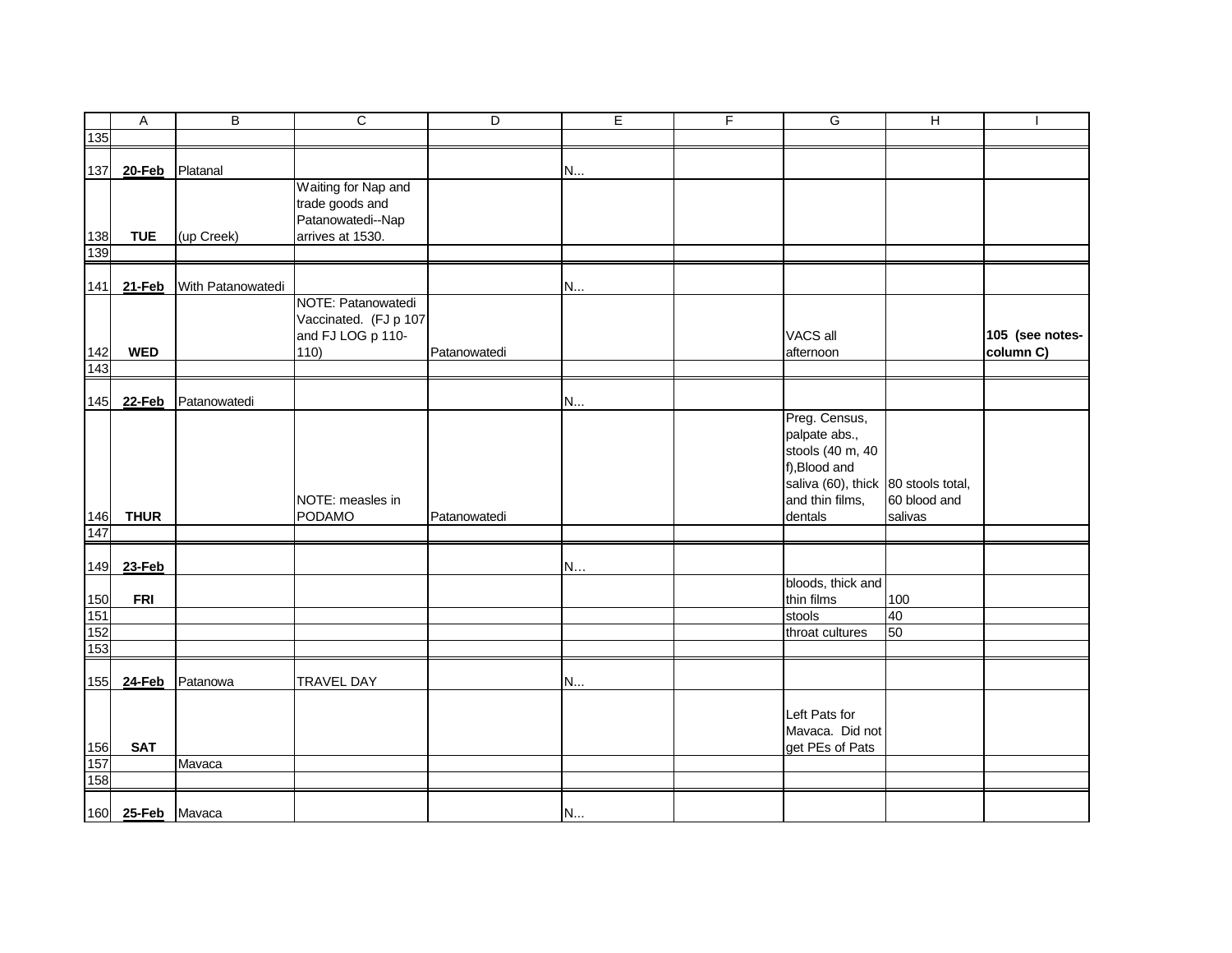|            | $\boldsymbol{\mathsf{A}}$ | B                                    | $\overline{c}$         | D | E | $\overline{F}$ | $\overline{G}$    | $\overline{H}$ | $\blacksquare$ |
|------------|---------------------------|--------------------------------------|------------------------|---|---|----------------|-------------------|----------------|----------------|
|            |                           |                                      |                        |   |   |                | Walked to village |                |                |
|            |                           |                                      |                        |   |   |                | in woods--        |                |                |
|            |                           |                                      |                        |   |   |                | <b>ALREADY</b>    |                |                |
|            |                           |                                      |                        |   |   |                | VACCINATED--      |                |                |
| 161        | <b>SUN</b>                |                                      |                        |   |   |                | sees patients     |                |                |
| 162        |                           |                                      |                        |   |   |                |                   |                |                |
|            |                           |                                      |                        |   |   |                | Sick call,        |                |                |
| 164        | <b>26-Feb</b>             | Mavaca                               |                        |   | N |                | packing           |                |                |
| 165        | <b>MON</b>                |                                      |                        |   |   |                |                   |                |                |
| 166        |                           |                                      |                        |   |   |                |                   |                |                |
|            |                           |                                      |                        |   |   |                |                   |                |                |
| 168        | 27-Feb                    |                                      |                        |   |   |                |                   |                |                |
|            |                           |                                      |                        |   |   |                |                   |                |                |
|            |                           |                                      | Packing and travel to  |   |   |                |                   |                |                |
|            |                           |                                      | PODAMO via OCAMO       |   |   |                |                   |                |                |
|            |                           |                                      | -note- Cecil's village |   |   |                |                   |                |                |
| 169<br>170 | <b>TUE</b>                |                                      | Shanamana              |   |   |                |                   |                |                |
|            |                           |                                      |                        |   |   |                |                   |                |                |
| 172        | <b>28-Feb</b>             | Shanamana                            |                        |   | N |                | <b>VACS</b>       |                | X              |
| 173        | <b>WED</b>                |                                      |                        |   |   |                |                   |                |                |
| 174        |                           |                                      |                        |   |   |                |                   |                |                |
|            |                           |                                      |                        |   |   |                |                   |                |                |
| 176        | 29-Feb                    |                                      |                        |   | N |                |                   |                |                |
|            |                           | Yamahutedi--on                       |                        |   |   |                |                   |                |                |
|            |                           | Podamo--                             |                        |   |   |                |                   |                |                |
|            |                           | Cuntinamo to:                        |                        |   |   |                |                   |                |                |
|            |                           | Shawaratedi (08S), Notices 1 case of |                        |   |   |                |                   |                |                |
|            |                           | then to Ohawattedi                   | measles at Ohawattedi  |   |   |                |                   |                |                |
| 177        | <b>THUR</b>               | (08P)                                | (08P)                  |   |   |                | collect bloods    | 35, 17         |                |
| 178        |                           |                                      |                        |   |   |                |                   |                |                |
|            |                           |                                      |                        |   |   |                |                   |                |                |
| 180        | 1-Mar                     | Yamanatedi (08Q)                     |                        |   | N | Yamanatedi     | draw bloods       | 45             |                |
| 181        | <b>FRI</b>                |                                      |                        |   |   |                |                   |                |                |
| 182        |                           | Sinamana                             |                        |   |   |                |                   |                |                |
| 183        |                           |                                      |                        |   |   |                |                   |                |                |
|            |                           |                                      |                        |   |   |                |                   |                |                |
| 185        | 2-Mar                     | Sharamana                            | N. notes that he has   |   | N |                |                   |                |                |
|            |                           |                                      | collected over 1000    |   |   |                |                   |                |                |
| 186        | <b>SAT</b>                |                                      | bloods                 |   |   | <b>MAKS</b>    |                   |                |                |
| 187        |                           | Coshirowatedi                        |                        |   |   | Coshirowatedi  | draw bloods       | 57             |                |
| 188        |                           |                                      |                        |   |   |                |                   |                |                |
|            |                           |                                      |                        |   |   |                |                   |                |                |